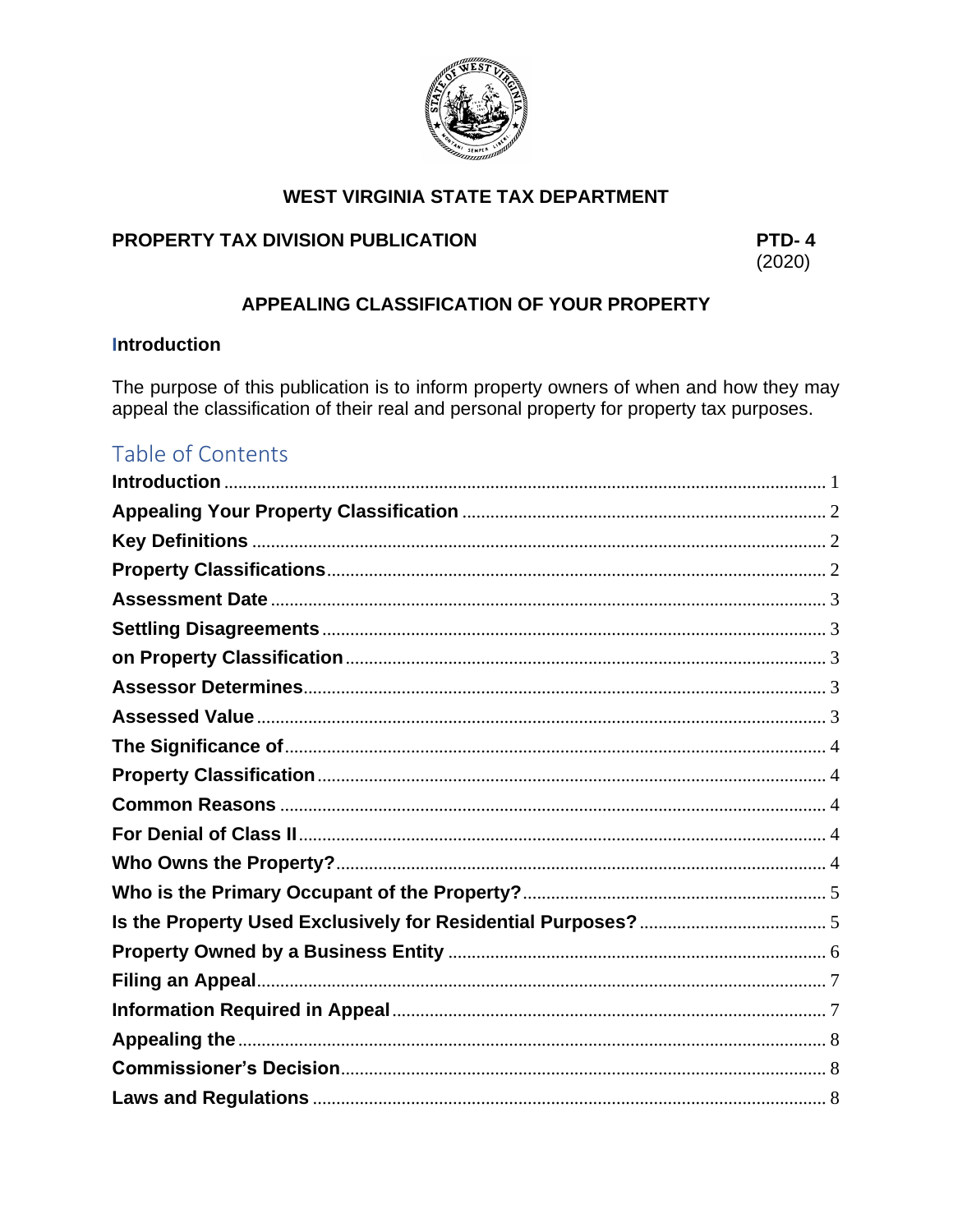# <span id="page-1-0"></span>**Appealing Your Property Classification**

If you disagree with the assessor's classification of your property, you have the right to appeal.

This publication provides an overview of property tax classification appeal process to the State Tax Commissioner.

# <span id="page-1-1"></span>**Key Definitions**

"Assessment day" means the July 1 preceding the next calendar year.

"Assessment year" means the period beginning July 1 of the current calendar year and ending June 30 of the next calendar year.

"Property tax year" means the period beginning January 1 of the calendar year and ending December 31 of that calendar year.

### <span id="page-1-2"></span>**Property Classifications**

The levy rate on your property is determined by the tax class of the property, which in turn depends on the particular use of the property. The four classes of property under West Virginia law are:

**Class I.** All tangible personal property employed exclusively in agriculture, including horticulture and grazing;

All products of agriculture (including livestock) while owned by the producer;

All notes, bonds, bills and accounts receivable, stocks and any other intangible personal property;

**Class II.** All property owned, used and occupied by the owner exclusively for residential purposes;

All farms, including land used for horticulture and grazing, occupied and cultivated by their owners or bona fide tenants;

**Class III.** All real and personal property situated outside of municipalities, exclusive of Classes I and II;

**Class IV.** All real and personal property situated inside of municipalities, exclusive of Classes I and II.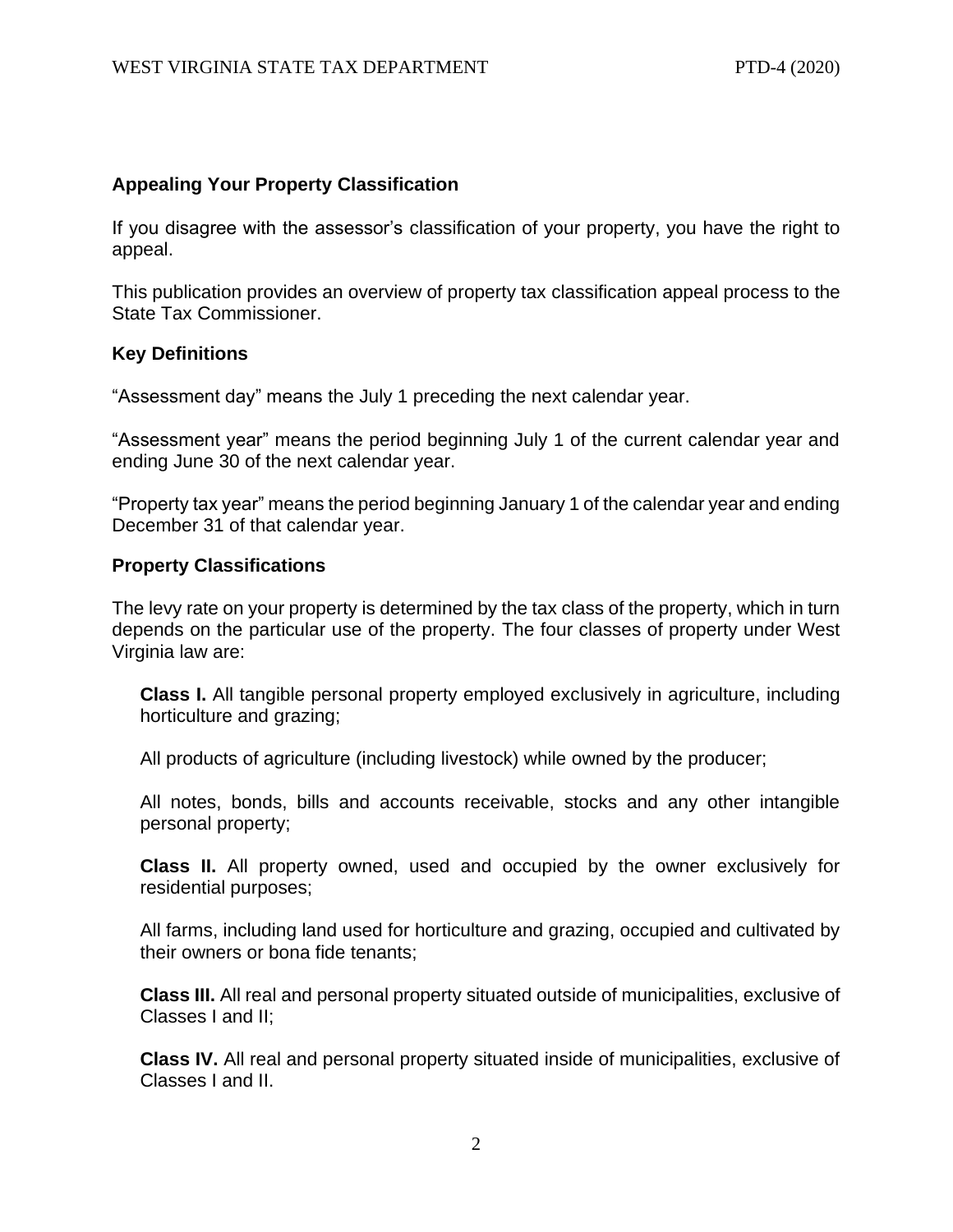### <span id="page-2-0"></span>**Assessment Date**

The classification of real property, except public utility property, is determined annually, as of July 1 of the calendar year, by the assessor of the county in which the property is located.

Example: If the property tax year is calendar year 2020, the classification of property is determined as of July 1, 2019.

### <span id="page-2-2"></span><span id="page-2-1"></span>**Settling Disagreements on Property Classification**

You may contact your county assessor's office after the July 1st assessment date if you have questions about the tax classification of your property for the next tax year. Property owners can often settle disagreements at this level without continuing the appeal process.

If you wish to appeal the assessor's classification of your property, you must file objections in writing with the assessor. If your appeal is denied, you may request, in writing, that the assessor *certify the question* to the State Tax Commissioner for ruling.

Please note that the Tax Commissioner is required by law to complete all rulings on the classification of property by February 28th of the calendar year. Therefore, if you plan to protest the classification determined by the county assessor, you should do so as early as possible. If the request arrives too late for a ruling to be issued, the assessor's ruling will stand, and you may lose your right to any further appeal for that tax year.

#### <span id="page-2-4"></span><span id="page-2-3"></span>**Assessor Determines Assessed Value**

The county assessor determines the assessed value of your real and tangible personal property.

The county assessor is required to visit each parcel of real property in his or her county every three years. During that three-year period the county assessor is required to maintain the assessed values of property in his or her county. The West Virginia Constitution mandates equal and uniform taxation throughout the State. Because of the requirement to maintain property values, the assessed value of your property may increase even though the assessor's office did not visit your property.

A change in the classification of your property may result in a higher assessed value of the property. If that is the case, a Change of Value Notice will be sent to you if the increase is 10% or more, or \$1,000 or more, when compared with the assessed value of the property for the immediately preceding property tax year. County assessors are required to send this notice on or before January 15th of the property tax year. See W. Va. Code § 11-3-2a.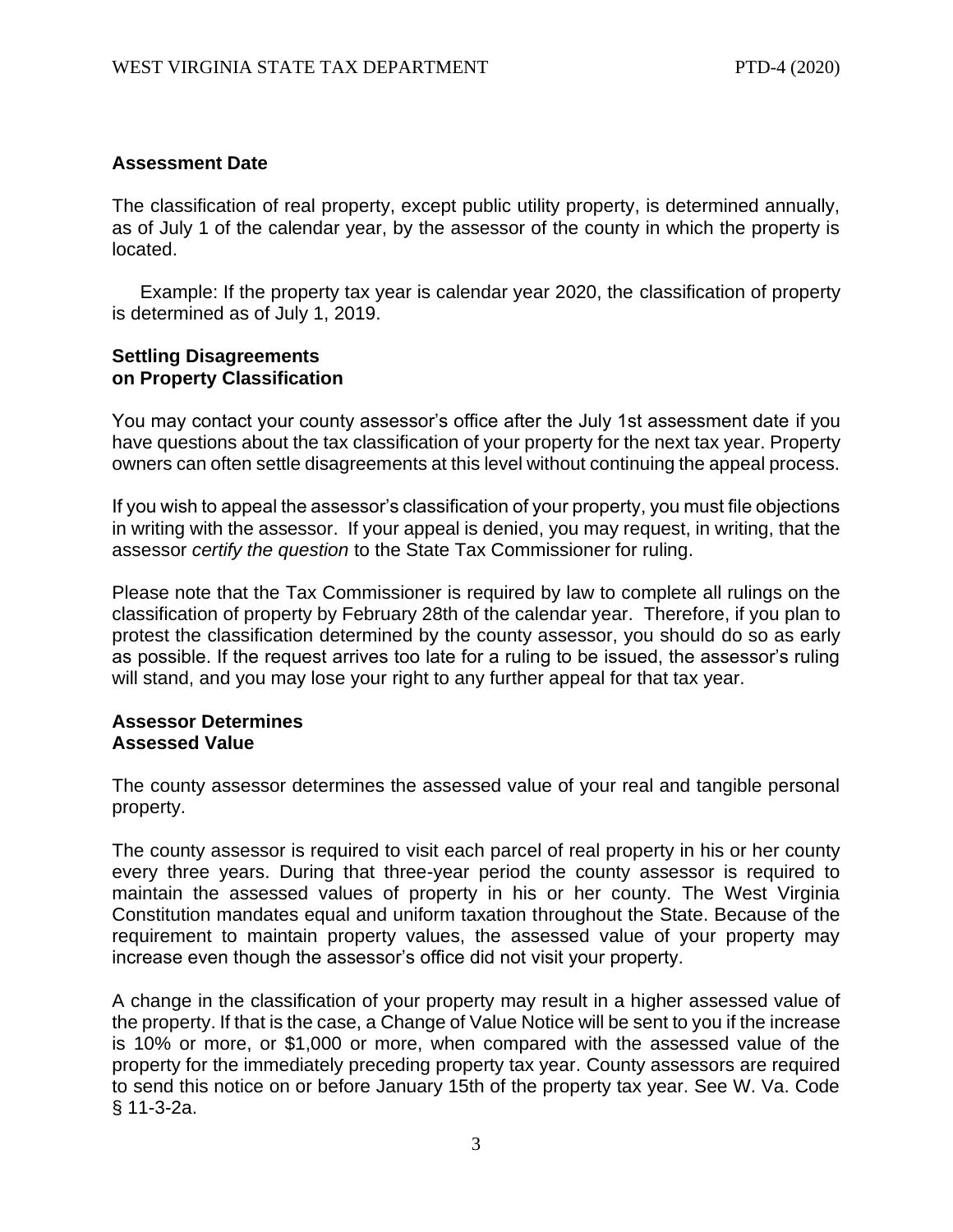# <span id="page-3-1"></span><span id="page-3-0"></span>**The Significance of Property Classification**

The percentage of tax you pay on your property depends on the classification of the property. The four classifications of property are set in the Constitution as are the maximum levy rates. The classes and maximum levy rates, are:

Class 1 – 0.5% (50 cents per 100 dollars' assessed value)

Class 2 – 1.0% (one dollar per 100 dollars' value)

Class 3 – 1.5% (one- and one-half dollars per 100 dollars' value)

Class 4 – 2% (two dollars per one hundred dollars' value)

Thus, Class II is considered a preferential tax classification for residential property because its maximum levy rate is one half the levy rate for Class IV property.

#### <span id="page-3-3"></span><span id="page-3-2"></span>**Common Reasons For Denial of Class II**

Class II property includes "property owned, used and occupied by the owner exclusively for residential purposes."<sup>1</sup> Disputes generally arise from three issues:

- Who is the owner of the property as of the assessment date?
- Who is the primary occupant of the property?
- Is the property used exclusively for residential purposes?

# <span id="page-3-4"></span>**Who Owns the Property?**

The West Virginia Code provides that,

The taxes upon all property shall be paid by those who are the owners thereof on the assessment date whether it be assessed to them or not. See W. Va. Code § 11-3-1.

Absent any better information, the assessor may assess the property to the party who is the owner of record as of July 1. When property is sold after the assessment date, the apportionment of taxes for the ensuing tax year should be handled by agreement between the buyer and seller at the property closing. Otherwise, the party who owned the property on the assessment date will be liable for the taxes.

 $<sup>1</sup>$  Farmland, which is also Class II property is treated in a separate publication on the Property Tax</sup> website.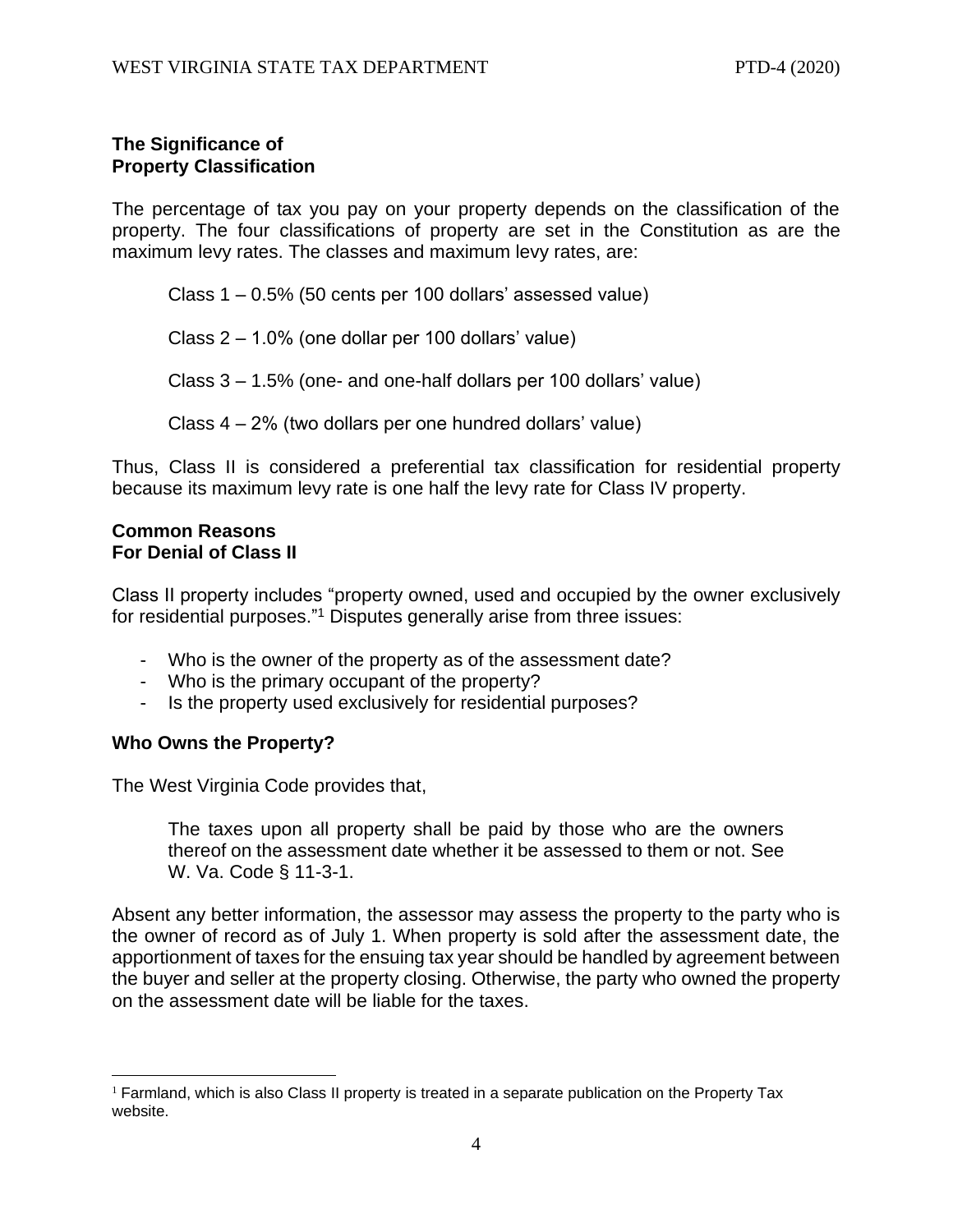Property that is being sold under a land contract which is not recorded until after the July 1 assessment date will be assessed to the owner of record, regardless of who is in actual possession of the property; this may also result in the property's being re-classified, as it may no longer be deemed "owner-occupied."

# <span id="page-4-0"></span>**Who is the Primary Occupant of the Property?**

Property that is occupied by anyone other than the owner or the owner's spouse is not deemed "owner-occupied," and is therefore ineligible for Class II treatment.

#### **For example:**

Owner purchases property in College Town for his children to reside in while attending University. The property will be Class IV property, as it is not occupied by the Owner.

Owner spends weekends and game days in the College Town house where his children reside. Although this is occupancy by the owner, the primary occupants remain the Owner's children, and the house will remain Class IV.

Owner provides living quarters in his own home for his Mother-In-Law. The property will be Class II, as it is primarily occupied by the Owner.

Owner builds a separate house on his property for his Mother-In-Law. In this case, the second house is primarily occupied by a person other than the owner and will not be eligible for Class II treatment.

#### <span id="page-4-1"></span>**Is the Property Used Exclusively for Residential Purposes?**

Neither the West Virginia Code, nor the legal precedents of the Courts provide a clearcut definition of "residential purposes." The Code does state:

"Used and occupied by the owner thereof exclusively for residential purpose" means actual habitation by the owner or the owner's spouse … as a place of abode to the exclusion of any commercial use …

*See* W. Va. Code § 11-4-3(a)(2). However, the commercial use of the property may not entirely exclude it from Class II treatment. When a portion of property is used as the owner's residence, and a portion is used for commercial purposes, the assessor may separately assess the two, by square feet. This is referred to as "split-listing." This means that a portion of the property is classified as Class II property while the rest is Class III or IV property depending upon whether the property is located within or outside a municipality.

#### **For example:**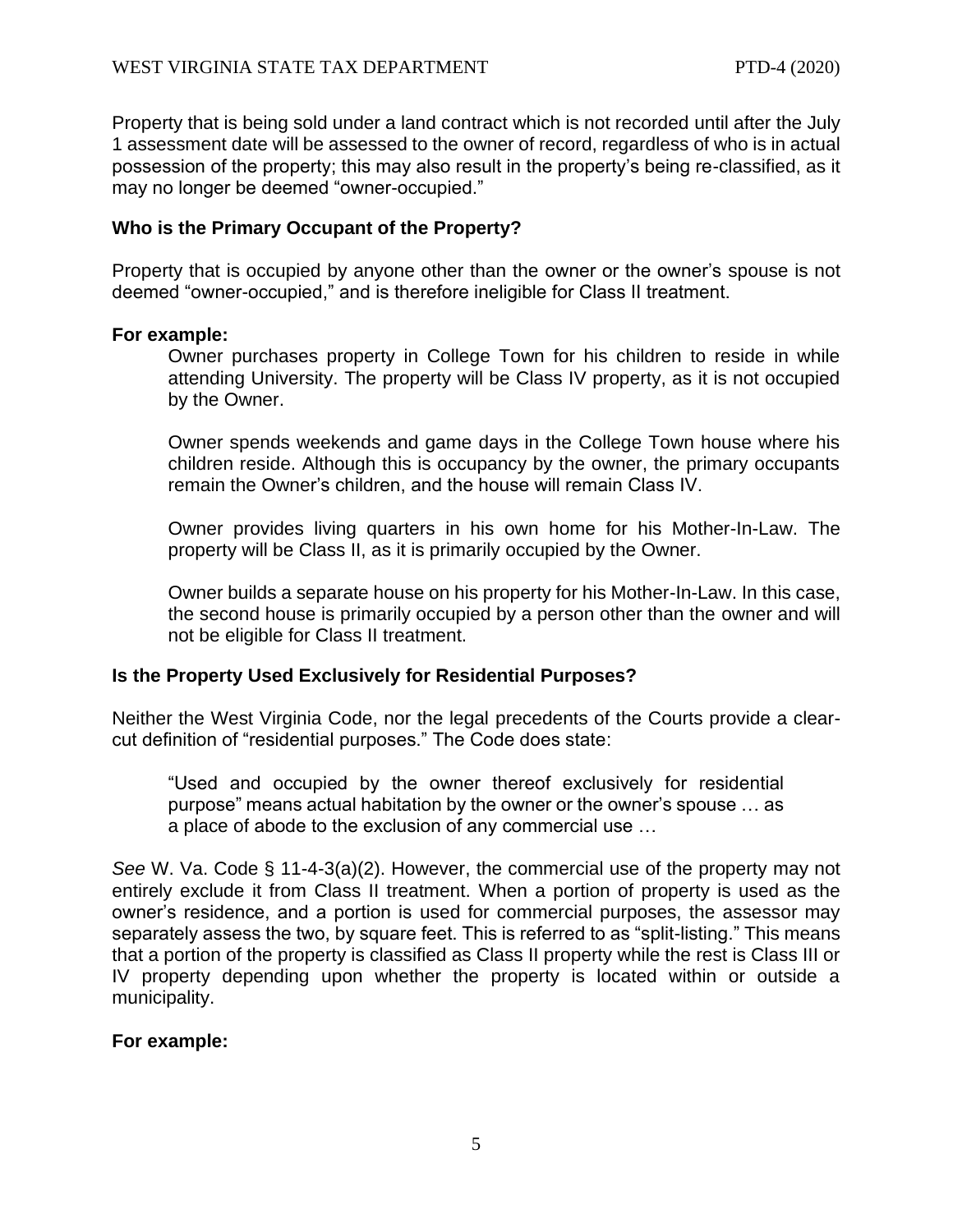Owner resides in the house for most of the year but rents it out to guests during holidays and special occasions. The rental constitutes a commercial use of the property, rendering it ineligible for Class II treatment.

Owners have a "guest room" which they rent out on a regular basis while they continue to reside in the house. The property is eligible for split-listing. The portion of the house, in square feet, that is rented out will be Class III or IV, as the case may be, while the portion occupied exclusively by the owners will continue to be Class II.

Owners have a guest room in their residence to accommodate their friends from out of town, rent-free. This is considered an ordinary residential use of the property by its owners and will not result in a reclassification of the property.

Owners have a second home which they use as a vacation retreat and hunting lodge. As long as it is so used exclusively by the Owners, it will be Class II. The law does not require property to be the Owners' *primary* residence; it only requires that the *primary use* of the property be for the Owners' own residential purposes.

Owner operates a Law Office on the first floor of the property, while residing on the second floor. In this case, the Law Office may be separately assessed as Class III or IV, as the case may be, while the remainder of the property which is used as the Owner's residence is still afforded Class II treatment.

Owner makes pottery in the basement of her house, which she sells at local craft fairs. The property remains Class II.

Owner makes pottery in the basement of his residence which he sells directly to retail customers from his studio. The portion of the house, in square feet, that makes up the studio will be Class III or IV, as the case may be, while the residential portion will remain Class II.

Owner has two mobile homes on a single tract. Owner and spouse reside in one, while the other is used as a kennel for their dogs. The mobile home occupied primarily by the dogs is not eligible for Class II treatment.

Two houses occupy one tract. One is used by the Owners as their residence, while the other is used by them for storage of personal belongings. Storage of one's personal belongings is an ordinary residential use of property and will not result in a reclassification.

# <span id="page-5-0"></span>**Property Owned by a Business Entity**

Property owned by a corporation or an unincorporated business, such as a partnership or LLC, is not eligible for Class II treatment, for the following reasons.

The statutory definition of "used and occupied by the owner thereof exclusively for residential purpose" presupposes use of the property by natural persons since the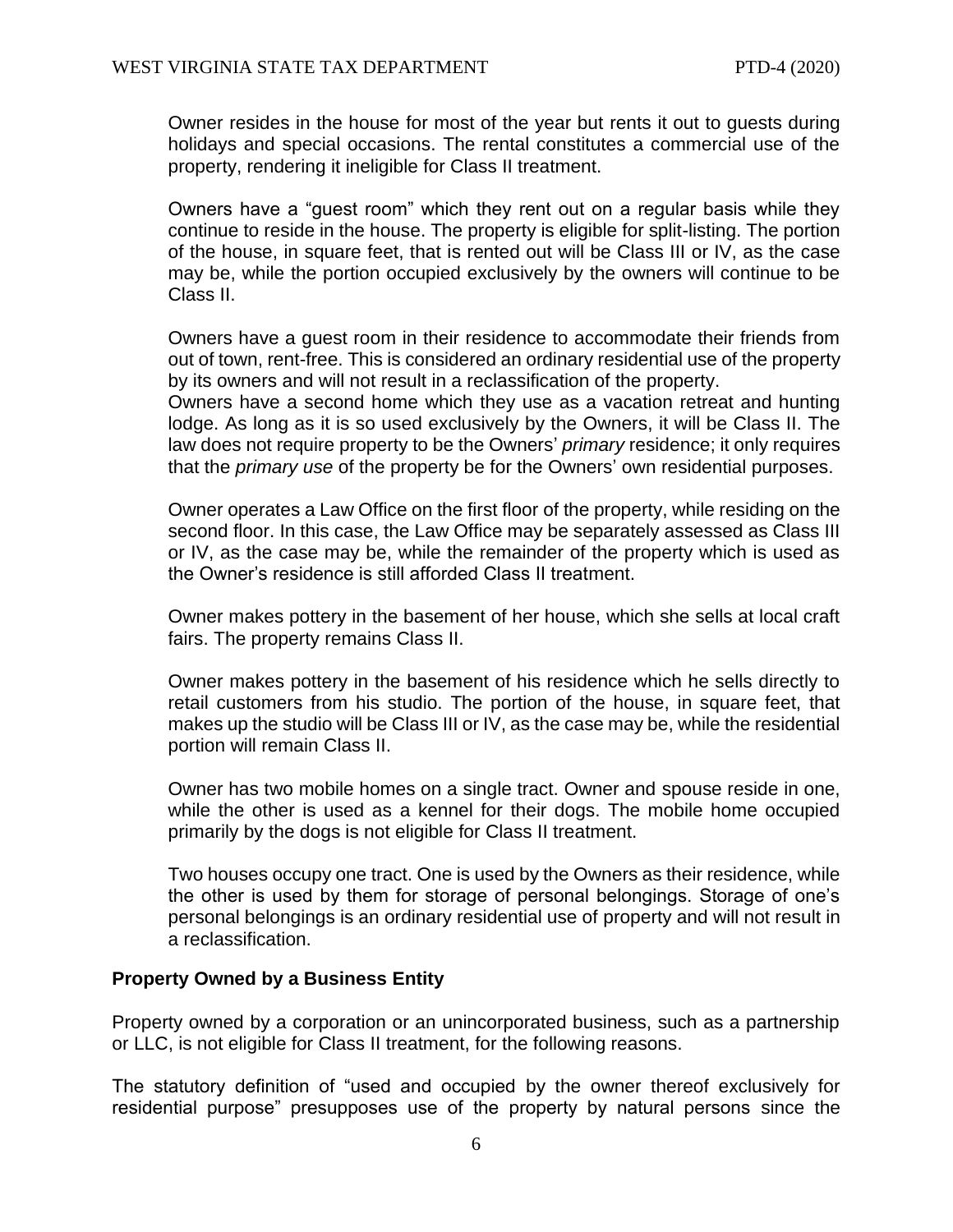definition requires "actual habitation  $\ldots$  as a place of abode." W. Va. Code § 11-4-3((a)(2). A corporation or other business entity may be treated as a "person" for other legal purposes, it cannot inhabit a residence as a place of abode. For that reason, it is not eligible for Class II treatment.

Additionally, corporations, partnerships and limited liability companies (LLCs) are, by definition, business organizations, created and operated for carrying on revenuegenerating activities. Therefore, the use of property by such a business entity is presumed to be for commercial purposes, which would also disqualify it from receiving Class II treatment.

### **For example:**

Corporation owns Mansion, which it provides, free of charge, as a residence tor its Chief Executive Officer. The property is not "owner occupied," and therefore is not eligible for Class II treatment.

Single-member LLC owns property where the Single Member resides. The LLC has a separate legal existence from the Single Member; therefore, the property is not "owner-occupied," and is not eligible for Class II treatment.

# <span id="page-6-0"></span>**Filing an Appeal**

To file an appeal of an assessor's classification of property, you must request in writing that the assessor certify the question to the State Tax Commissioner for a ruling. If both parties agree as to the facts, they may submit a statement sworn to by both parties. Otherwise, separate sworn statements may be submitted. The Tax Commissioner has authority to pursue any inquiry and procure any information necessary for the disposition of the issue.

The Tax Commissioner must issue a ruling on or before February 28 of the tax year. The Commissioner's ruling is binding on both the assessor and the taxpayer, but either party appeal to the circuit court of the county where the property is located. The appeal must be filed within 30 days after the Commissioner's ruling is received.

Please note that you cannot appeal the classification of property after the property books are turned over to the county sheriff.

# <span id="page-6-1"></span>**Information Required in Appeal**

The appeal to the Tax Commissioner is a relatively informal procedure, and any written statement signed by the Taxpayer is considered a "sworn statement" in compliance with the statute. The statement does not need to be formally witnessed or notarized, and you do not need to submit it through an attorney. Your statement should include:

- The identification of the property, either by street address or by the map and parcel number used by the assessor.

- Information concerning the ownership of the property as of the assessment date.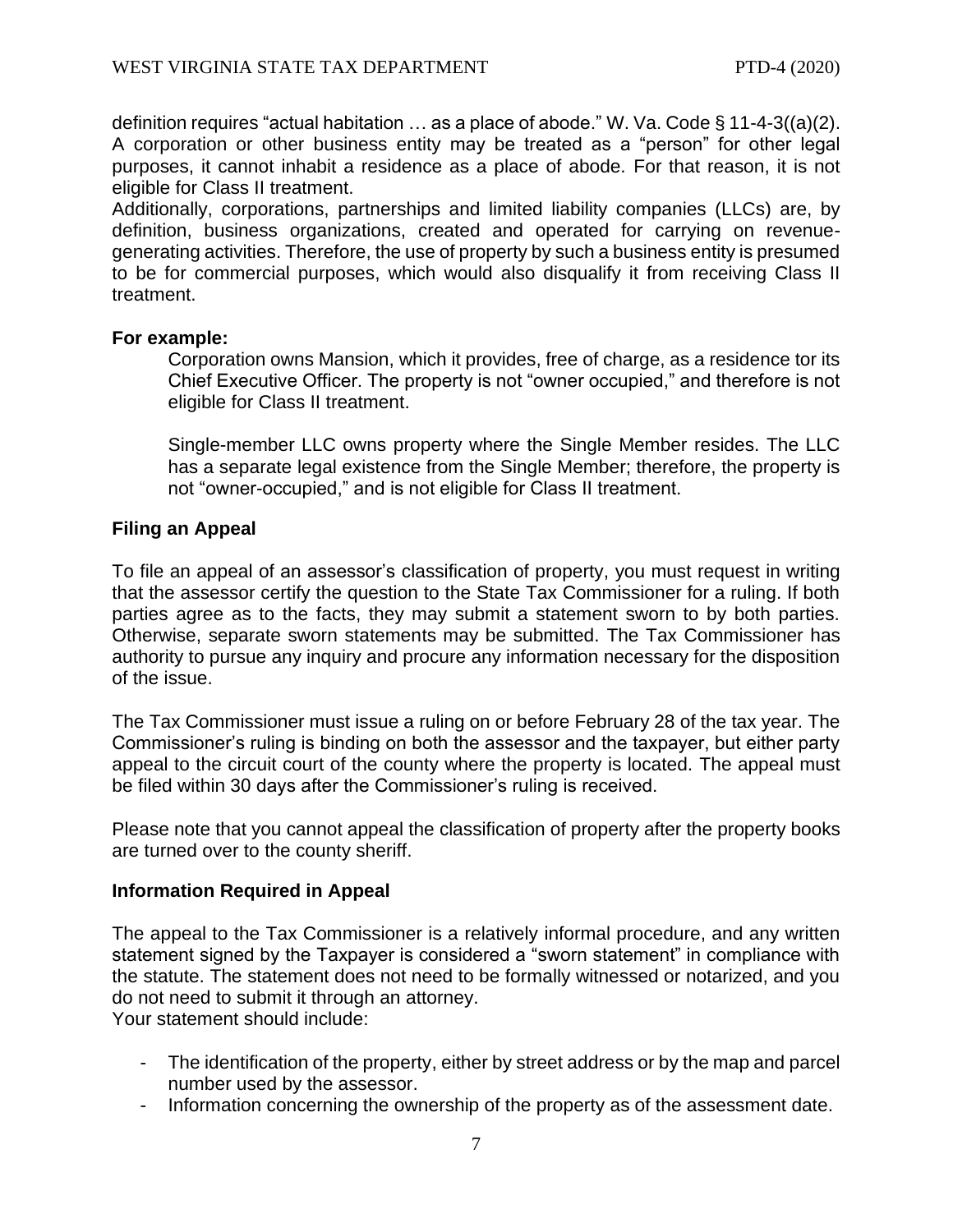- Information concerning all uses of the property.
- Information concerning who occupied the property as of the assessment date.
- A concise statement of why you believe the assessor's classification of the property was incorrect.

### <span id="page-7-1"></span><span id="page-7-0"></span>**Appealing the Commissioner's Decision**

You or the assessor may appeal the Tax Commissioner's ruling to the circuit court of the county in which the property is located.

Your appeal must be filed with the county circuit court within 30 calendar days of the date you received the Tax Commissioner's ruling. You should contact the clerk of the circuit court for local court rules on filing an appeal to the circuit court.

### <span id="page-7-2"></span>**Laws and Regulations**

Some relevant sections of the West Virginia law are listed below. Copies of the Constitution and sections of the West Virginia Code are posted at the Legislature's website:<http://code.wvlegislature.gov/11-3/>

W. Va. Const. Art. X, §1. Taxation and Finance.

W. Va. Const. Art. X, §1b. Property Tax Limitation and Homestead Exemption Amendment of 1982.

W. Va. Code § 11-3-1. Time and basis of assessments; true and actual value; default; reassessment; special assessors; criminal penalty.

W. Va. Code § 11-3-2. Canvass by assessor; lists of property.

W. Va. Code § 11-3-2a. Notice of increased assessment required for real property; exceptions to notice.

W. Va. Code § 11-3-8. Who deemed owner for purposes of taxation.

W. Va. Code § 11-3-24a. Protest of classification or taxability to assessor; appeal to Tax Commissioner.

W. Va. Code § 11-3-25. Relief in circuit court against erroneous assessment.

W. Va. Code § 11-3-27. Relief in county commission from erroneous assessments.

W. Va. Code § 11-4-2. Form of land books.

W. Va. Code § 11-4-3. Definitions.